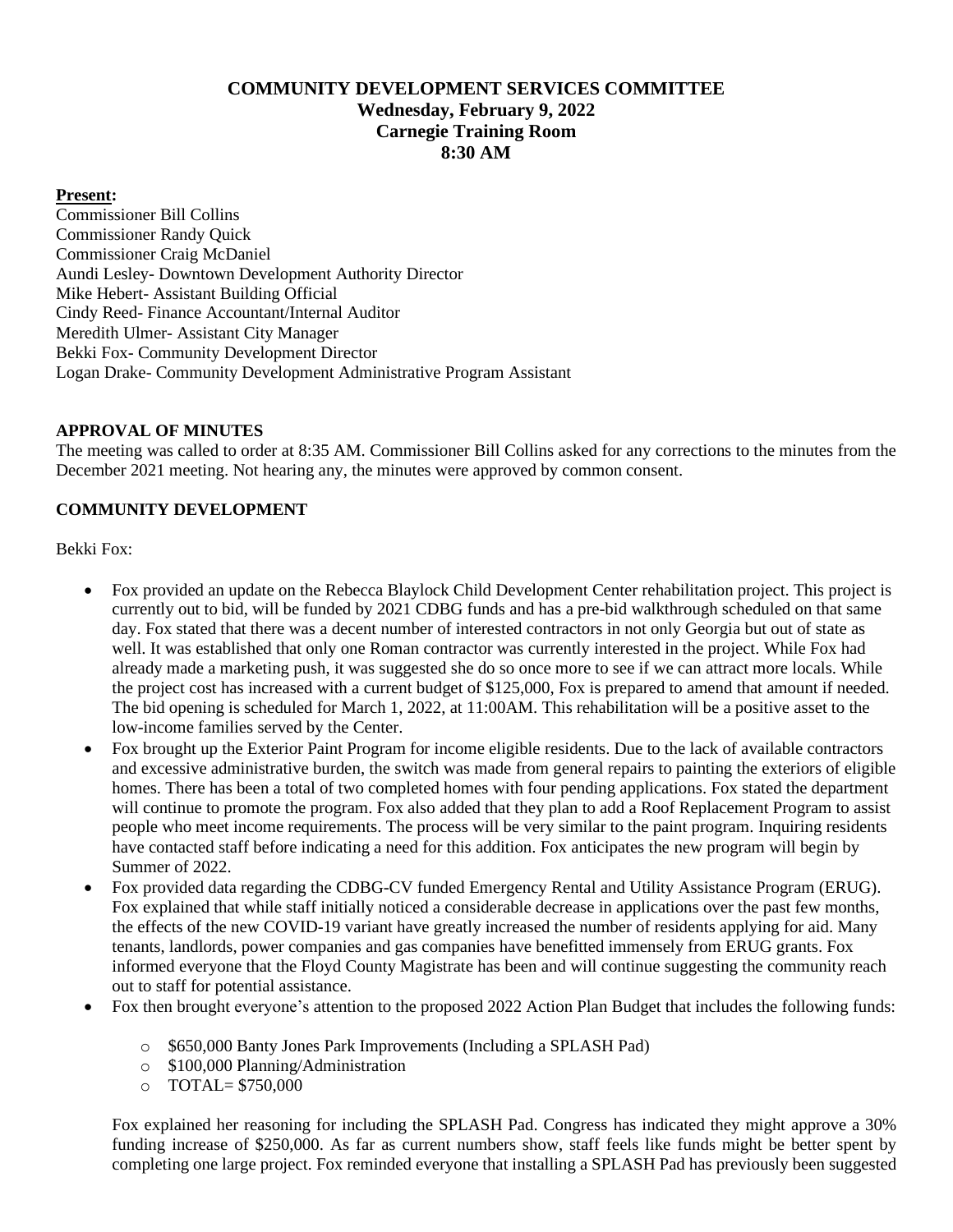by various community members including residents, City staff and some City Commissioners. Not only would this project be central in revitalizing the surrounding neighborhood but residents from South Rome and Lindale will likely utilize the space too. Fox confirmed that the project is eligible for CDBG funding. Commissioner Quick and Lesley stated they would provide reference possibilities and contacts to help get the project started. While there was some concern over the likelihood of some residents and entities supporting the project, those in attendance supported Fox's desire to go through with the process.

- Fox informed everyone that the Maple Avenue Phase 3 sidewalk project from Maple at E.  $12<sup>th</sup>$  and south to E.  $14<sup>th</sup>$ was bid in late 2021 and was awarded to Springs Paving. Construction is scheduled to begin the following week, weather permitting. The surrounding neighborhood will be positively affected by this improvement. Discussion was had on the future of that area's small businesses and use of space.
- Fox also discussed the construction of three new single-family homes in partnership with South Rome Alliance, utilizing the HOME Trust Fund account, in which a bid will be posted within a couple of weeks. Two homes will be constructed on Pennington Avenue and one home on Orchid Place in East Rome. The plan is to bid out a 3 bed, 2 bath, ranch-style plan with the potential alternative of a 2 bed, 1 bath, cottage-style plan.
- Fox informed everyone of recent staff changes in the department. Logan Drake's new position will be Administrative Program Assistant. Marleny Escobar left for a new job out of town. An individual for a new position titled CDBG Coordinator has been hired and will start on February 21, 2022.
- Fox explained that the Rome-Floyd County Land Bank Authority is moving forward with utilizing the ARPA funds, awarded by the City, for affordable housing development and neighborhood improvements. An Authority Board planning session is being organized with assistance from the Center for Community Progress, and they will additionally provide monthly technical assistance through their Georgia office for several months moving forward. A new staff position titled Rome/Floyd Land Bank Manager has been added and will work closely with the Community Development Department to achieve goals to be identified. Fox will stay on as Director of the Department where she will continue to lead all initiatives.
- Discussion was had about the varying goals and philosophies of public housing in the community. Meredith Ulmer stated that the City Manager Office's opinion was that the housing incentive funds would be better spent elsewhere. All agreed.

## **DOWNTOWN DEVELOPMENT AUTHORITY**

Aundi Leslie:

- Leslie provided copies of the Downtown Development Authority's Annual Report of 2021. Leslie stated that the 2021 numbers were an improvement from 2020's. She detailed positive change regarding net new businesses, social media output/retention, partnerships, grants, and campaigns. Customer satisfaction regarding parking issues has improved greatly.
- Leslie updated everyone that progress is being made regarding installation of the new signage/archway that will be located near the Carnegie Building. This project will not only welcome residents to the area but blend in well with the established aesthetic.
- Leslie gave a presentation on the plan for the upcoming Small Business Incubator, which will be housed in the recently purchased property located at 110 Broad Street. While construction/renovation is in early stages, progress has already been made. Community Development staff will be working in partnership with Downtown Development Staff to organize this project. Leslie stated that while some marketing has already taken place, more efforts will continue. She explained that the goal of the Small Business Incubator is to provide potential small business owners, entrepreneurs, and creators with resources to launch their pre-established business plan. The program's location will serve as a hub of content creation so that these individuals may progress enough to be to become successful when independent.
- Regarding promotion of the accessibility of the Incubator, the need and desire to see an increase in minority entrepreneur involvement. All agreed that the Incubator will serve as an opportunity for many potential individuals to become confident, independent entrepreneurs.

## **BUILDING INSPECTION/CODE ENFORCEMENT**

Mike Hebert